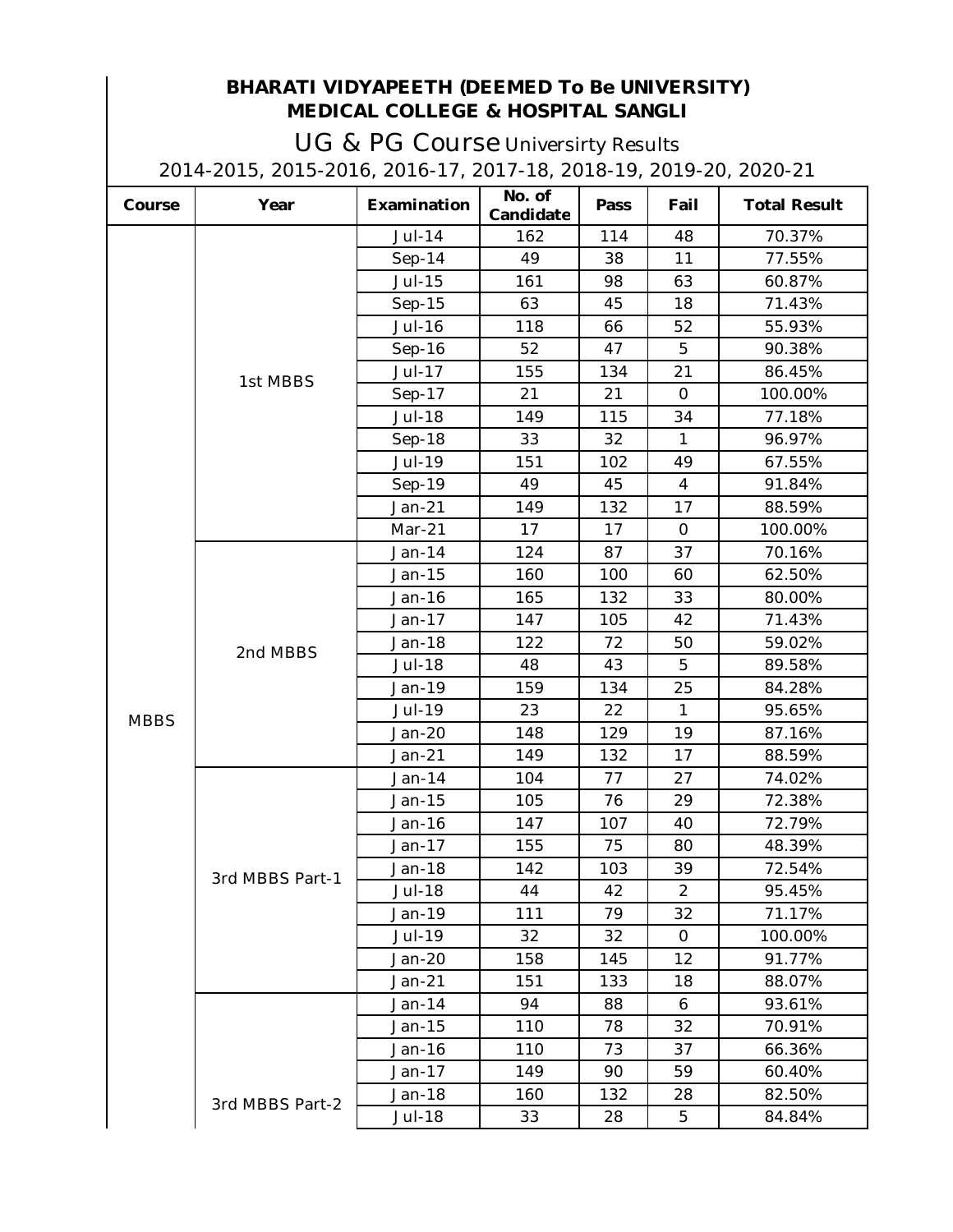# UG & PG Course Universirty Results

2014-2015, 2015-2016, 2016-17, 2017-18, 2018-19, 2019-20, 2020-21

| Course                                                 | Year                               | <b>Examination</b> | No. of<br>Candidate | Pass             | Fail         | <b>Total Result</b> |  |  |
|--------------------------------------------------------|------------------------------------|--------------------|---------------------|------------------|--------------|---------------------|--|--|
|                                                        |                                    | <b>Jan-19</b>      | 145                 | 95               | 50           | 65.52%              |  |  |
|                                                        |                                    | <b>Jul-19</b>      | 48                  | 37               | 11           | 77.08%              |  |  |
|                                                        |                                    | <b>Jan-20</b>      | 120                 | 69               | 51           | 57.50%              |  |  |
|                                                        |                                    | $Jan-21$           | 153                 | 133              | 20           | 86.93%              |  |  |
| <b>PG Course Universirty Results</b>                   |                                    |                    |                     |                  |              |                     |  |  |
| 2014-2015, 2016-17, 2017-18, 2018-19, 2019-20, 2020-21 |                                    |                    |                     |                  |              |                     |  |  |
|                                                        | Orthopaedice                       | <b>Jun-14</b>      | 1                   | $\mathbf{1}$     | $\bf{0}$     | 100%                |  |  |
| <b>MS</b>                                              | <b>Obs. Gyneacology</b>            | <b>Jun-14</b>      | $\boldsymbol{2}$    | $\boldsymbol{2}$ | $\bf{0}$     | 100%                |  |  |
|                                                        | <b>ENT</b>                         | <b>Jun-14</b>      | $\mathbf{1}$        | $\bf{0}$         | $\mathbf{1}$ | 0.00%               |  |  |
|                                                        | <b>Medicine</b>                    | <b>Jun-14</b>      | $\boldsymbol{2}$    | $\boldsymbol{2}$ | $\bf{0}$     | 100%                |  |  |
| <b>MD</b>                                              | Community<br><b>Medicine (PSM)</b> | <b>Jun-14</b>      | $\boldsymbol{2}$    | $\boldsymbol{2}$ | $\bf{0}$     | 100%                |  |  |
|                                                        | <b>Peadiatrics</b>                 | <b>Jun-14</b>      | $\mathbf{1}$        | $\mathbf{1}$     | $\bf{0}$     | 100%                |  |  |
|                                                        | Pharmacology                       | $Jun-14$           | $\mathbf{1}$        | $\mathbf{1}$     | $\bf{0}$     | 100%                |  |  |
|                                                        | Orthopaedice                       | <b>Jun-15</b>      | $\mathbf{1}$        | $\mathbf{1}$     | $\bf{0}$     | 100%                |  |  |
| <b>MS</b>                                              | <b>Obs. Gyneacology</b>            | $Jun-15$           | $\mathbf{1}$        | $\mathbf{1}$     | $\bf{0}$     | 100%                |  |  |
|                                                        | <b>ENT</b>                         | <b>Jun-15</b>      | $\mathbf{1}$        | $\mathbf{1}$     | $\bf{0}$     | 100%                |  |  |
|                                                        | <b>Medicine</b>                    | $Jun-15$           | $\boldsymbol{2}$    | $\boldsymbol{2}$ | $\bf{0}$     | 100%                |  |  |
| <b>MD</b>                                              | Community<br><b>Medicine (PSM)</b> | <b>Jun-15</b>      | $\mathbf{1}$        | $\mathbf{1}$     | $\bf{0}$     | 100%                |  |  |
|                                                        | <b>Peadiatrics</b>                 | <b>Jun-15</b>      | $\mathbf{1}$        | $\bf{0}$         | $\mathbf{1}$ | 0.00%               |  |  |
| <b>MS</b>                                              | Orthopaedice                       | <b>Jun-16</b>      | $\boldsymbol{2}$    | $\mathbf{1}$     | $\mathbf{1}$ | 50%                 |  |  |
|                                                        | <b>Obs. Gyneacology</b>            | <b>Jun-16</b>      | 3                   | 3                | $\bf{0}$     | 100%                |  |  |
|                                                        | <b>ENT</b>                         | <b>Jun-16</b>      | 1                   | $\mathbf{1}$     | $\bf{0}$     | 100%                |  |  |
|                                                        | Ophthalmology                      | <b>Jun-16</b>      | $\boldsymbol{2}$    | $\mathbf{1}$     | $\mathbf{1}$ | 50%                 |  |  |
|                                                        | <b>Gen. Surgery</b>                | <b>Jun-16</b>      | $\boldsymbol{2}$    | $\boldsymbol{2}$ | $\bf{0}$     | 100%                |  |  |
|                                                        | <b>Medicine</b>                    | $Jun-16$           | 3                   | 3                | $\bf{0}$     | 100%                |  |  |
| <b>MD</b>                                              | Community<br><b>Medicine (PSM)</b> | <b>Jun-16</b>      | $\boldsymbol{2}$    | $\boldsymbol{2}$ | $\bf{0}$     | 100%                |  |  |
|                                                        | <b>Peadiatrics</b>                 | <b>Jun-16</b>      | 3                   | $\boldsymbol{2}$ | 1            | 66.66%              |  |  |
|                                                        | Anesthesia                         | <b>Jun-16</b>      | $\overline{2}$      | $\boldsymbol{2}$ | $\bf{0}$     | 100%                |  |  |
|                                                        | Pathology                          | <b>Jun-16</b>      | $\boldsymbol{2}$    | $\boldsymbol{2}$ | $\bf{0}$     | 100%                |  |  |
|                                                        | Radiology                          | <b>Jun-16</b>      | $\mathbf{1}$        | $\bf{0}$         | $\mathbf{1}$ | 0%                  |  |  |
| MS                                                     | Orthopaedice                       | Jun-17             | $\boldsymbol{2}$    | $\boldsymbol{2}$ | $\bf{0}$     | 100%                |  |  |
|                                                        | Obs. Gyneacology                   | Jun-17             | $\boldsymbol{2}$    | $\boldsymbol{2}$ | $\bf{0}$     | 100%                |  |  |
|                                                        | <b>ENT</b>                         | Jun-17             | 1                   | $\bf{0}$         | 1            | 0%                  |  |  |
|                                                        | Ophthalmology                      | <b>Jun-17</b>      | $\boldsymbol{2}$    | $\mathbf{1}$     | $\mathbf{1}$ | 50%                 |  |  |
|                                                        | <b>Gen. Surgery</b>                | Jun-17             | $\mathbf{1}$        | $\mathbf{1}$     | $\bf{0}$     | 100%                |  |  |
|                                                        | <b>Medicine</b>                    | Jun-17             | 3                   | 3                | $\bf{0}$     | 100%                |  |  |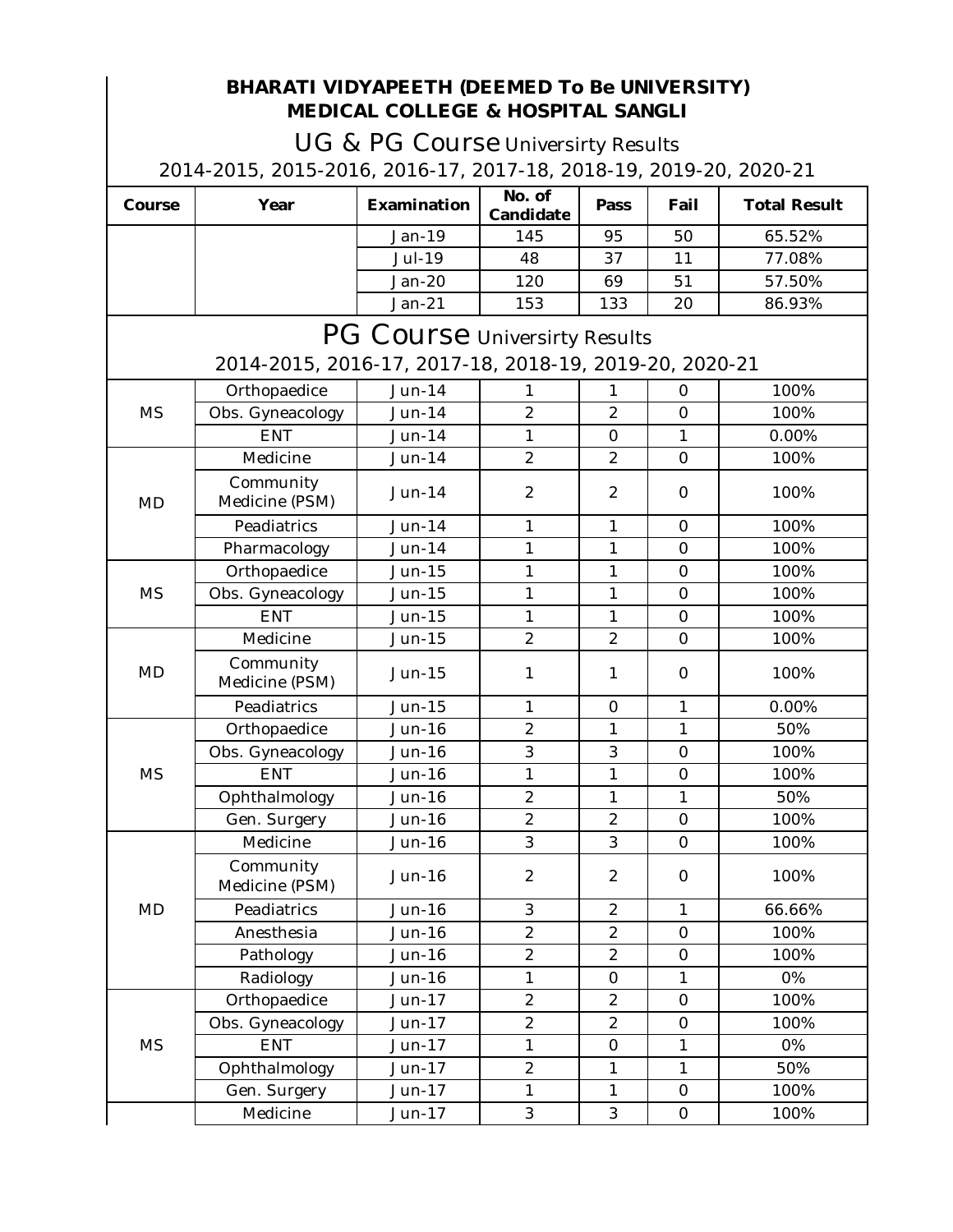### UG & PG Course Universirty Results 2014-2015, 2015-2016, 2016-17, 2017-18, 2018-19, 2019-20, 2020-21

| Course    | Year                               | <b>Examination</b> | No. of<br>Candidate     | Pass             | Fail             | <b>Total Result</b> |
|-----------|------------------------------------|--------------------|-------------------------|------------------|------------------|---------------------|
| <b>MD</b> | Community<br><b>Medicine (PSM)</b> | $Jun-17$           | $\boldsymbol{2}$        | $\boldsymbol{2}$ | $\bf{0}$         | 100%                |
|           | <b>Peadiatrics</b>                 | Jun-17             | $\boldsymbol{2}$        | $\bf{0}$         | $\boldsymbol{2}$ | 0.00%               |
|           | Anesthesia                         | <b>Jun-17</b>      | 3                       | 3                | $\bf{0}$         | 100%                |
|           | Pathology                          | $Jun-17$           | $\boldsymbol{2}$        | $\boldsymbol{2}$ | $\bf{0}$         | 100%                |
|           | Radiology                          | Jun-17             | $\mathbf{1}$            | $\mathbf{1}$     | $\bf{0}$         | 100%                |
|           | Psychiatry                         | <b>Jul-17</b>      | $\mathbf{1}$            | $\mathbf{1}$     | $\bf{0}$         | 100%                |
|           | Pharmacology                       | <b>Jul-17</b>      | $\mathbf{1}$            | $\mathbf{1}$     | $\bf{0}$         | 100%                |
|           | Orthopaedice                       | <b>Jun-18</b>      | $\boldsymbol{2}$        | $\boldsymbol{2}$ | $\bf{0}$         | 100%                |
|           | <b>Obs. Gyneacology</b>            | <b>Jun-18</b>      | $\mathbf{1}$            | $\mathbf{1}$     | $\bf{0}$         | 100%                |
| <b>MS</b> | <b>ENT</b>                         | <b>Jun-18</b>      | $\mathbf{1}$            | $\mathbf{1}$     | $\bf{0}$         | 100%                |
|           | Ophthalmology                      | <b>Jun-18</b>      | $\boldsymbol{2}$        | $\boldsymbol{2}$ | $\bf{0}$         | 100%                |
|           | Gen. Surgery                       | <b>Jun-18</b>      | 3                       | $\boldsymbol{2}$ | $\mathbf{1}$     | 67%                 |
|           | <b>Medicine</b>                    | $Jun-18$           | $\overline{3}$          | 3                | $\bf{0}$         | 100.00%             |
|           | Community<br><b>Medicine (PSM)</b> | <b>Jun-18</b>      | $\boldsymbol{2}$        | $\boldsymbol{2}$ | $\bf{0}$         | 100.00%             |
|           | <b>Peadiatrics</b>                 | <b>Jun-18</b>      | $\boldsymbol{4}$        | $\boldsymbol{4}$ | $\bf{0}$         | 100.00%             |
| <b>MD</b> | Anesthesia                         | <b>Jun-18</b>      | $\overline{\mathbf{4}}$ | $\boldsymbol{4}$ | $\bf{0}$         | 100.00%             |
|           | Pathology                          | <b>Jun-18</b>      | $\boldsymbol{2}$        | $\boldsymbol{2}$ | $\bf{0}$         | 100.00%             |
|           | Radiology                          | <b>Jun-18</b>      | $\mathbf{1}$            | $\mathbf{1}$     | $\bf{0}$         | 100.00%             |
|           | Psychiatry                         | <b>Jun-18</b>      | $\mathbf{1}$            | $\mathbf{1}$     | $\bf{0}$         | 100.00%             |
|           | Orthopaedice                       | <b>Jun-19</b>      | 3                       | 3                | $\bf{0}$         | 100.00%             |
|           | <b>Obs. Gyneacology</b>            | <b>Jun-19</b>      | $\boldsymbol{2}$        | $\boldsymbol{2}$ | $\bf{0}$         | 100.00%             |
| <b>MS</b> | <b>ENT</b>                         | <b>Jun-19</b>      | $\mathbf{1}$            | $\mathbf{1}$     | $\bf{0}$         | 100.00%             |
|           | Ophthalmology                      | <b>Jun-19</b>      | $\mathbf{1}$            | $\mathbf{1}$     | $\bf{0}$         | 100.00%             |
|           | <b>Gen. Surgery</b>                | <b>Jun-19</b>      | 3                       | 3                | $\bf{0}$         | 100.00%             |
| <b>MD</b> | <b>Medicine</b>                    | <b>Jun-19</b>      | $\overline{5}$          | $\overline{5}$   | $\bf{0}$         | 100.00%             |
|           | Community<br><b>Medicine (PSM)</b> | <b>Jun-19</b>      | $\mathbf{1}$            | 1                | $\bf{0}$         | 100.00%             |
|           | <b>Peadiatrics</b>                 | <b>Jun-19</b>      | 3                       | $\mathbf{1}$     | $\boldsymbol{2}$ | 33.33%              |
|           | Anesthesia                         | <b>Jun-19</b>      | 3                       | 3                | $\bf{0}$         | 100.00%             |
|           | Pathology                          | <b>Jun-19</b>      | $\boldsymbol{2}$        | $\boldsymbol{2}$ | $\bf{0}$         | 100.00%             |
|           | Radiology                          | <b>Jun-19</b>      | $\overline{3}$          | 3                | $\bf{0}$         | 100.00%             |
|           | DVL (skin)                         | <b>Jun-19</b>      | $\mathbf{1}$            | $\mathbf{1}$     | $\bf{0}$         | 100.00%             |
|           | Psychiatry                         | <b>Jun-19</b>      | $\bf{0}$                | $\bf{0}$         | $\bf{0}$         | 100.00%             |
|           |                                    |                    |                         |                  |                  |                     |
| <b>MS</b> | Orthopaedice                       | <b>Jun-20</b>      | 3                       | 3                |                  | 100.00%             |
|           | Obs. Gyneacology                   | <b>Jun-20</b>      | $\boldsymbol{2}$        | $\boldsymbol{2}$ | $\bf{0}$         | 100.00%             |
|           | <b>ENT</b>                         | <b>Jun-20</b>      | $\mathbf{1}$            | $\mathbf{1}$     |                  | 100.00%             |
|           | Ophthalmology                      | <b>Jun-20</b>      | 3                       | 3                | $\bf{0}$         | 100.00%             |